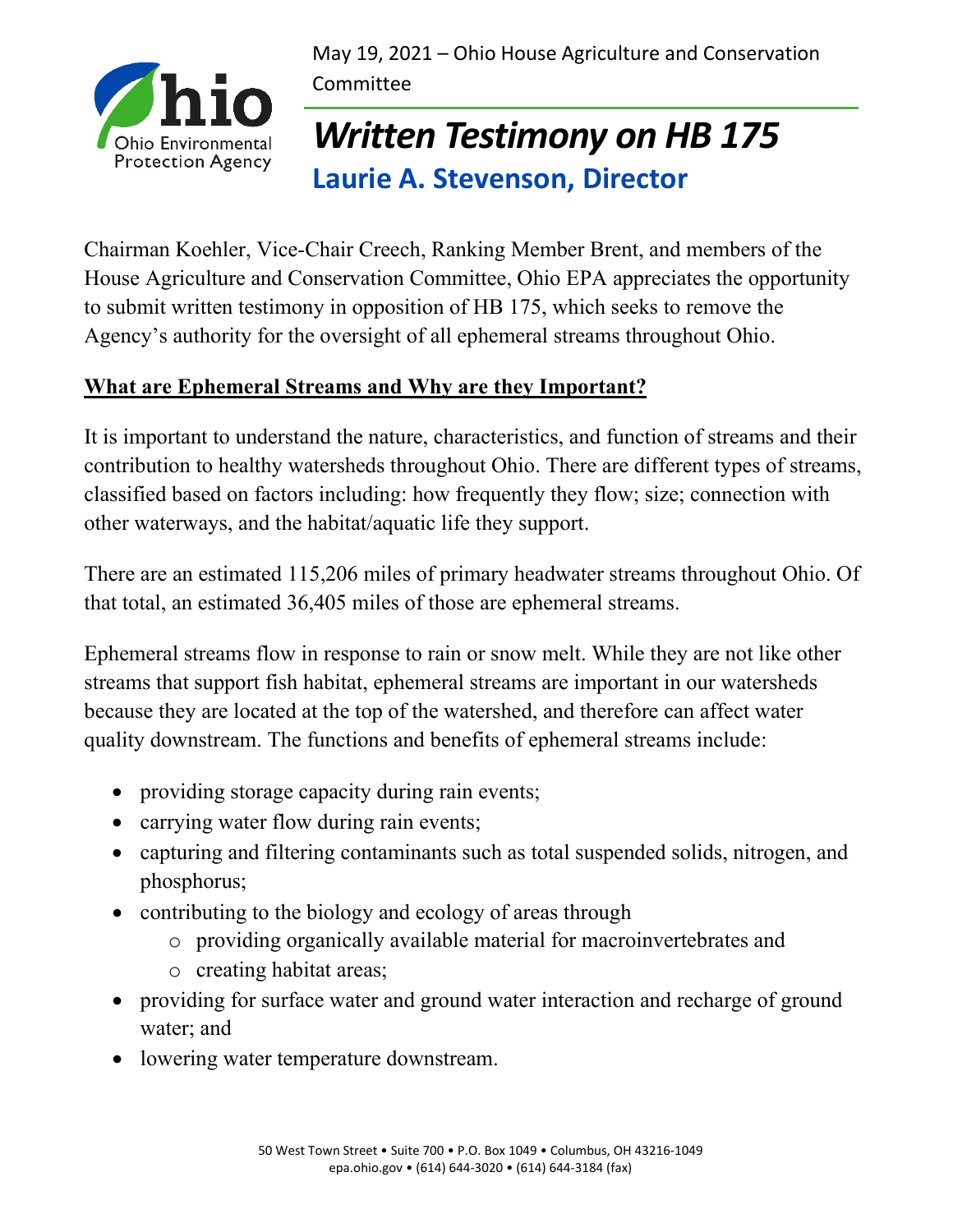Ohio EPA categorically does not regard features such as agricultural and roadside ditches, grass swales, erosional features, or other artificially constructed channels (or pools) as ephemeral streams. Ohio EPA has not, does not, and will not regulate puddles or tire tracks.

Last year the Agency issued a general permit for ephemeral streams that effectively strikes a balance between protecting Ohio's water resources while accommodating economic growth and development in Ohio. This testimony outlines the Agency's approach and explains the stakeholder engagement undertaken to strike this balance.

#### **Ephemeral Stream Regulatory Background**

U.S. EPA's Navigable Waters Protection Rule, which removed ephemeral streams from the definition of "Waters of the United States," took effect in June 2020. As a result of this rulemaking, ephemeral streams are no longer subject to federal permitting under the Clean Water Act.

There is a long history of federal litigation, court decisions and rulemaking efforts surrounding the definition of "Waters of the U.S." and scope of the Clean Water Act. Congress passed the 2020 Navigable Waters Protection Rule to clarify the jurisdiction of the federal government. The law does not pass judgment on the value of ephemeral streams from an ecological, biological or water quality perspective. Rather, the rulemaking explicitly envisioned that the States would determine their own regulatory oversight of these resources. As stated in U.S. EPA's and Department of Army's press release on the final rulemaking "The agencies' *Navigable Waters Protection Rule* respects the primary role of states and tribes in managing their own land and water resources. All states have their own protections for waters within their borders and many already regulate more broadly than the federal government. This action gives states and tribes more flexibility in determining how best to manage their land and water resources while protecting the nation's navigable waters as intended by Congress when it enacted the Clean Water Act."

In Ohio, the General Assembly defined "waters of the state" in 1951, and later enacted Ohio Revised Code Chapter 6111 to provide for the oversight and protection of Ohio's water resources. Ephemeral streams are considered "waters of the state" under this chapter. Without an appropriate permit, impacts to "waters of the state" are prohibited under ORC 6111.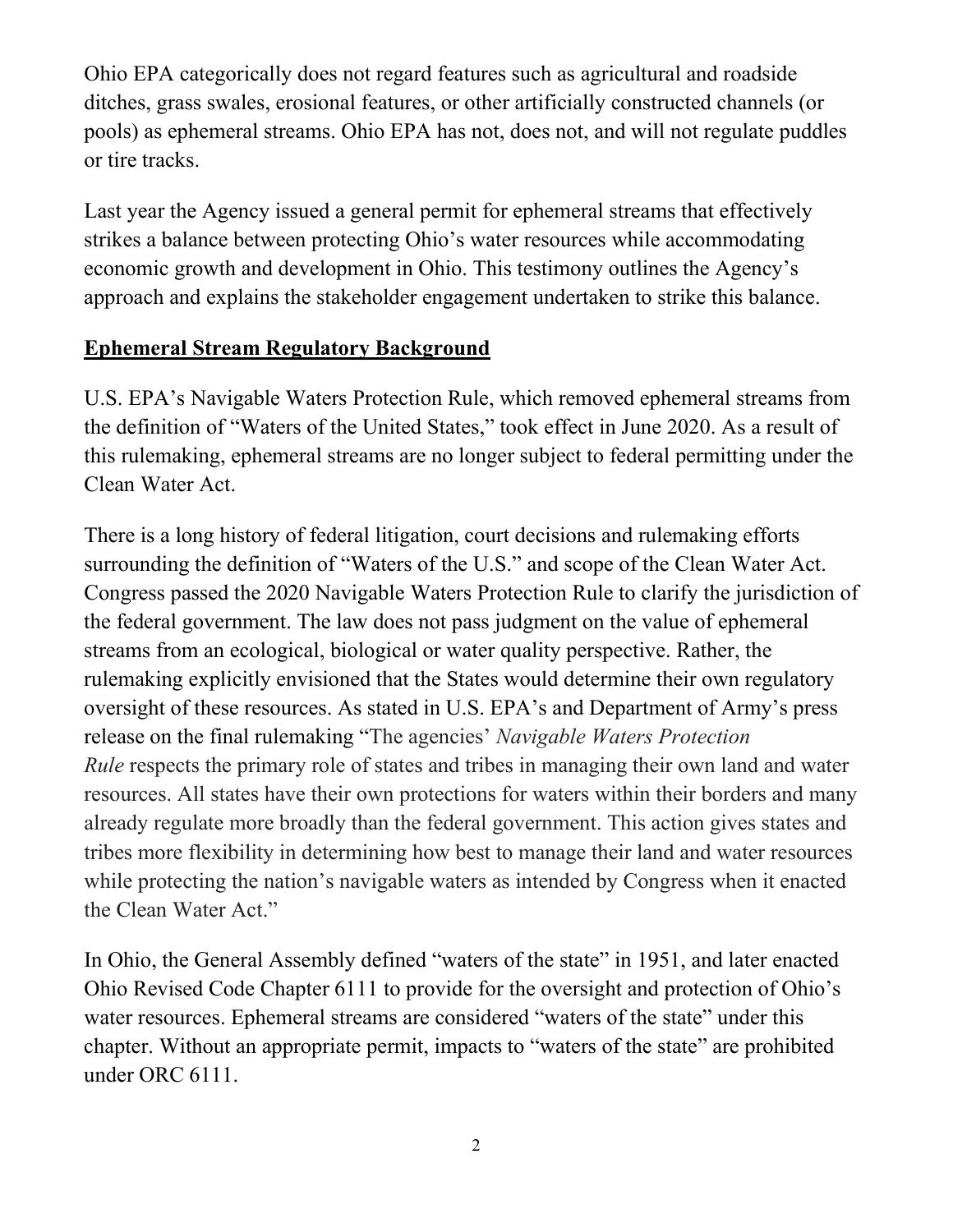Before the new federal rules took effect, Ohio EPA began the process of developing a general permit for ephemeral streams to ensure the continued oversight of these resources. On June 25, 2020, Ohio EPA issued a final general permit. Absent this timely issuance, *no* impacts to ephemeral streams would have been allowable. Thus, issuing a general permit quickly following the new federal rules ensured that important development and construction projects could proceed under the existing state authority without delays or regulatory risk.

### **Stakeholder Outreach**

The Agency provided opportunities for stakeholders to comment on the proposed general permit and discuss the terms of the permit with program staff. On May 7, 2020, Ohio EPA held a webinar to explain the proposed general permit. Ohio EPA held follow-up meetings with individual stakeholder groups to further discuss the permit and receive feedback from interested parties.

The following interested parties participated in meetings with Ohio EPA:

- Ohio Coal Association
- American Petroleum Institute Ohio
- Ohio Oil and Gas Association
- Ohio Homebuilders Association
- Commercial Real Estate Development Association (NAIOP)
- Streams and Wetlands Foundation
- Ohio Farm Bureau
- Ohio Manufacturer's Association
- Ohio Chamber of Commerce
- Ohio Municipal League
- County Commissioner's Association of Ohio
- Association of Metropolitan Wastewater Agencies
- Ohio Water Environment Association
- The Nature Conservancy
- Ohio Environmental Council
- The Sierra Club
- National Wildlife Federation

Ohio EPA consistently welcomes stakeholder engagement and public participation in our permitting processes. We appreciate the time, attention, and constructive comments that interested parties provide that enhance our understanding of issues. Upon issuing a final permit, it is common practice for Ohio EPA to also include a responsiveness summary that accounts for comments received from stakeholders, and the Agency's considered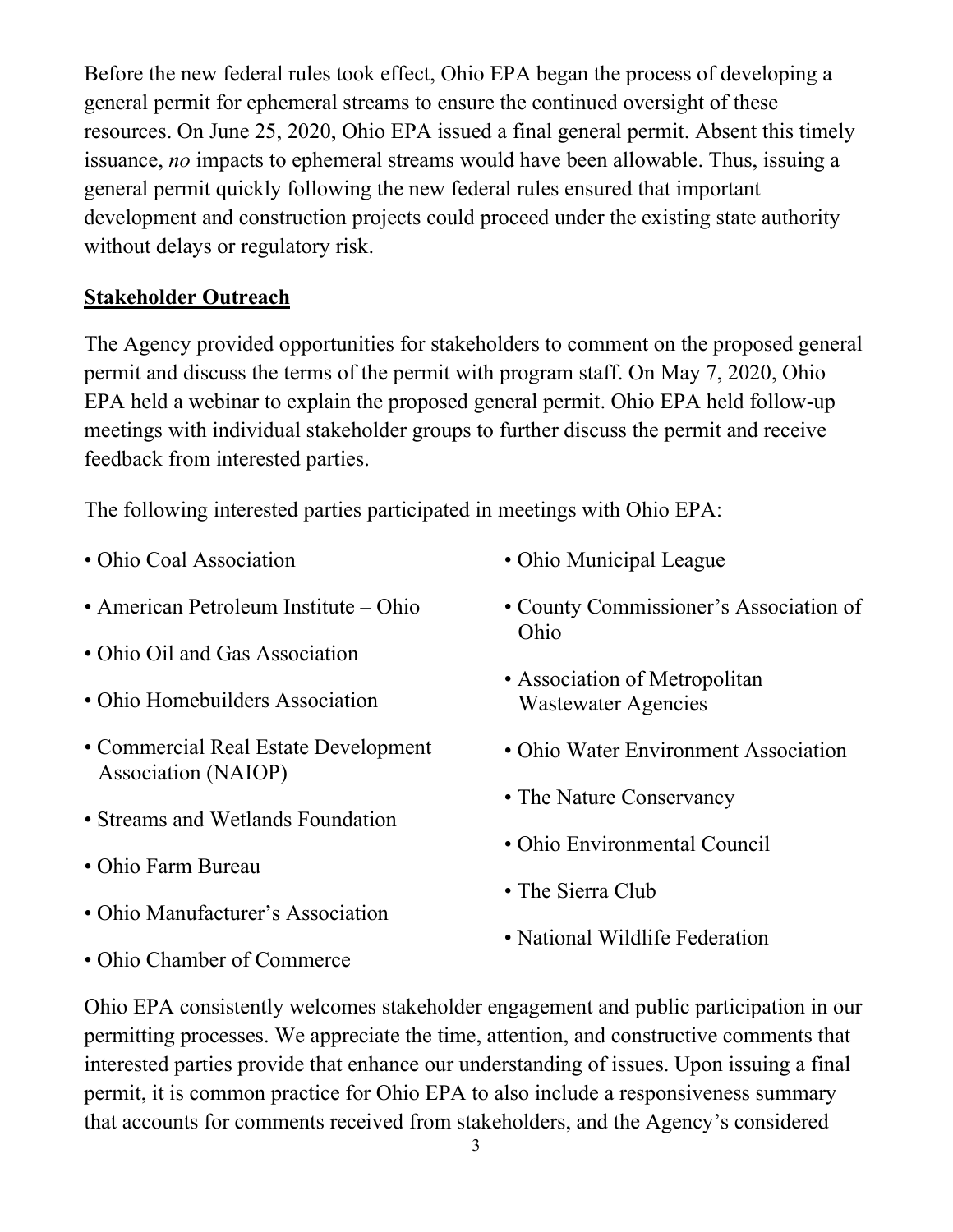response. The final permit and responsiveness summary for the ephemeral stream general permit can be found [here.](https://epa.ohio.gov/dsw/401/permitting#149525361-ephemeral-stream-permit)

### **Striking a Reasonable Balance**

In response to the federal changes described above, Ohio EPA created a simple, efficient general permit for ephemeral streams that allows applicants significant flexibility. Ohio EPA did not reinvent the wheel or add new requirements that were not previously in the federal regulations.

As a matter of regulatory efficiency, the Agency was also able to combine the conditions for an ephemeral stream with the existing general permit for isolated wetlands, saving applicants time and money. The permit application fee for ephemeral streams was reduced to a flat \$200 and the linear footage fee was eliminated.

In striking a balance between oversight and a reasonable permitting approach, other key provisions of the general permit include:

- creating a minimum threshold for impacts (300 feet), which require no preconstruction application and no mitigation;
- reducing duplicative requirements for sectors already under regulation from other programs, such as allowing coal operations the ability to demonstrate compliance through mitigation/restoration measures implemented under Surface Mining Control and Reclamation Act (SMCRA);
- allowing for enhanced stormwater controls (which restores similar functionality of ephemeral streams) as mitigation; and
- allowing applicants to submit off-site projects with water quality benefits as credit for mitigation.

There was an appeal of the ephemeral stream general permit and resolution of these appeal issues is ongoing at the Environmental Review and Appeals Commission. An appeal of a final permit action is not necessarily unusual, and the process gives Ohio EPA and stakeholders another avenue to engage in further dialogue and negotiations regarding the conditions in the general permit. Ohio EPA welcomes the additional opportunities to achieve consensus as these negotiations continue.